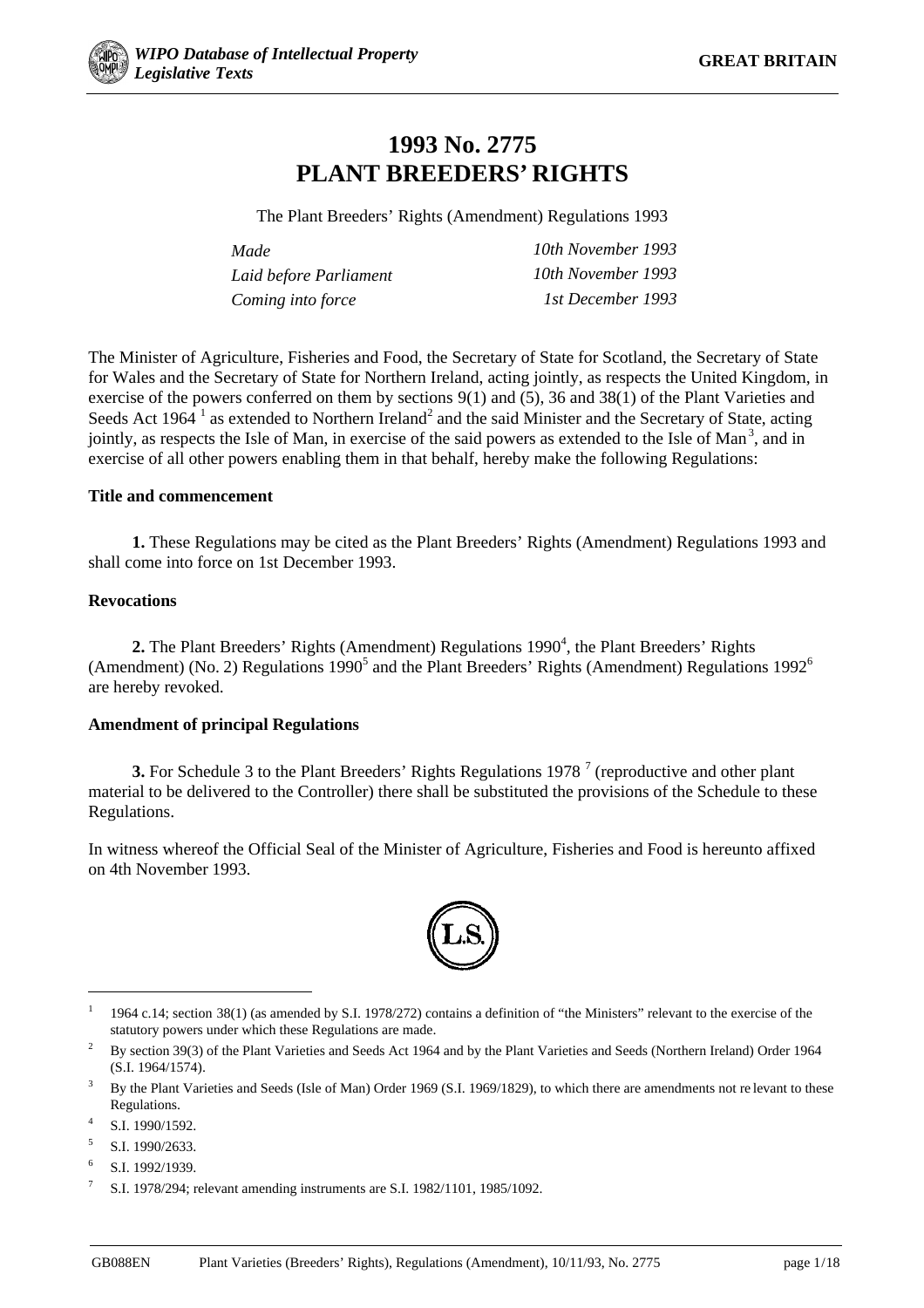

*Gillian Shephard* Minister of Agriculture, Fisheries and Food

*Hector Monro* Parliamentary Under Secretary of State, Scottish Office

8th November 1993

*John Redwood* Secretary of State for Wales

4th November 1993

*Patrick Mayhew* Secretary of State for Northern Ireland

*Michael Howard* Secretary of State for the Home Department (being the Secretary of State concerned with matters relating to the Isle of Man)

10th November 1993

Home Office 5th November 1993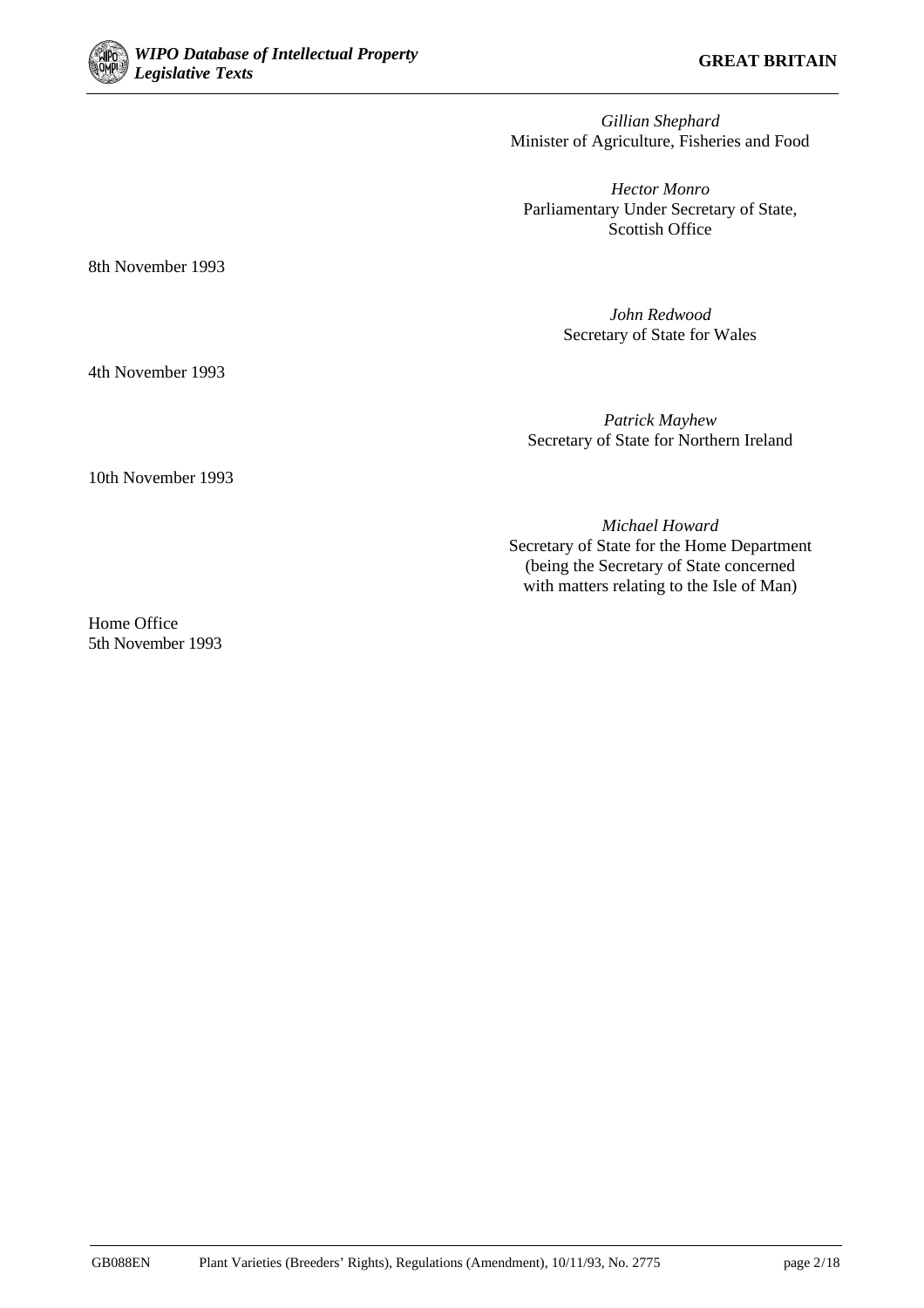

Regulation 3

Regulation 12

## **SCHEDULE** "SCHEDULE 3 REPRODUCTIVE AND OTHER PLANT MATERIAL TO BE DELIVERED TO THE CONTROLLER

# PART I

# **CEREALS**

*Quantity*

**1.—**

(1) During the year beginning with the making of the application the following amounts of ears of seed shall be delivered:-

| For a wheat, barley or oat variety | 275 ears and 6 kilograms of seed                                                                                                          |
|------------------------------------|-------------------------------------------------------------------------------------------------------------------------------------------|
| For a rye variety                  | 5 kilograms of seed                                                                                                                       |
| For a maize variety                | 500 grams of seed of the commercial hybrid and 200 grams of<br>seed of each of the parents and parental lines of the<br>commercial hybrid |
| For a triticale variety            | 4 kilograms of seed                                                                                                                       |
| For an F1 hybrid variety of wheat  | 275 ears from the final cross, 8.5 kilograms of seed from the<br>final cross and 100 ears of each parent                                  |

(2) Attached to each ear there shall be a minimum of 25 centimetres of straw.

(3) During each of the immediately succeeding years until the completion of the tests and trials there shall be delivered such reproductive and other plant material in such quantity and of such description and quality as shall appear to the Controller to be necessary or desirable for the proper completion of the tests and trials.

#### *Packing*

**2.** The ears shall be packed in bundles of not more than 100, lightly wrapped, in a stiff-sided container. The seeds shall be packed in a suitable container of sufficient strength to withstand mechanical damage during transit due to handling.

#### *Quality*

**3.—**

- (1) The seed shall comply with the following standards:—
- (a) Wheat, Barley, Oats and Rye

|      |                                                                                        |                                        |                                      |                                                                       | Max no. of other seeds or structures in a sample of 500g |                   |                       |                                                                                                                                              |                                                                   |                   |
|------|----------------------------------------------------------------------------------------|----------------------------------------|--------------------------------------|-----------------------------------------------------------------------|----------------------------------------------------------|-------------------|-----------------------|----------------------------------------------------------------------------------------------------------------------------------------------|-------------------------------------------------------------------|-------------------|
| Kind | Min<br>germination analytical moisture<br>$(%$ by<br>Inumber of<br>pure seeds) weight) | <b>Min</b><br><b>purity</b><br>$(%$ by | Max<br>content<br>$(%$ by<br>weight) | Max loose All other Other<br>smut<br>infection<br>$(%$ by<br>Inumber) | species                                                  | cereal<br>species | cultivated<br>cereals | All species <i>Wild oats (Avena</i><br>cultivated other than <i>fatua</i> . Avena<br>sterilis or Avena<br>ludoviciana) and<br>darnel (Lolium | l Wild radish<br>(Raphanus<br>raphanistrum)<br>and Corn<br>Cockle | Ergot<br>(pieces) |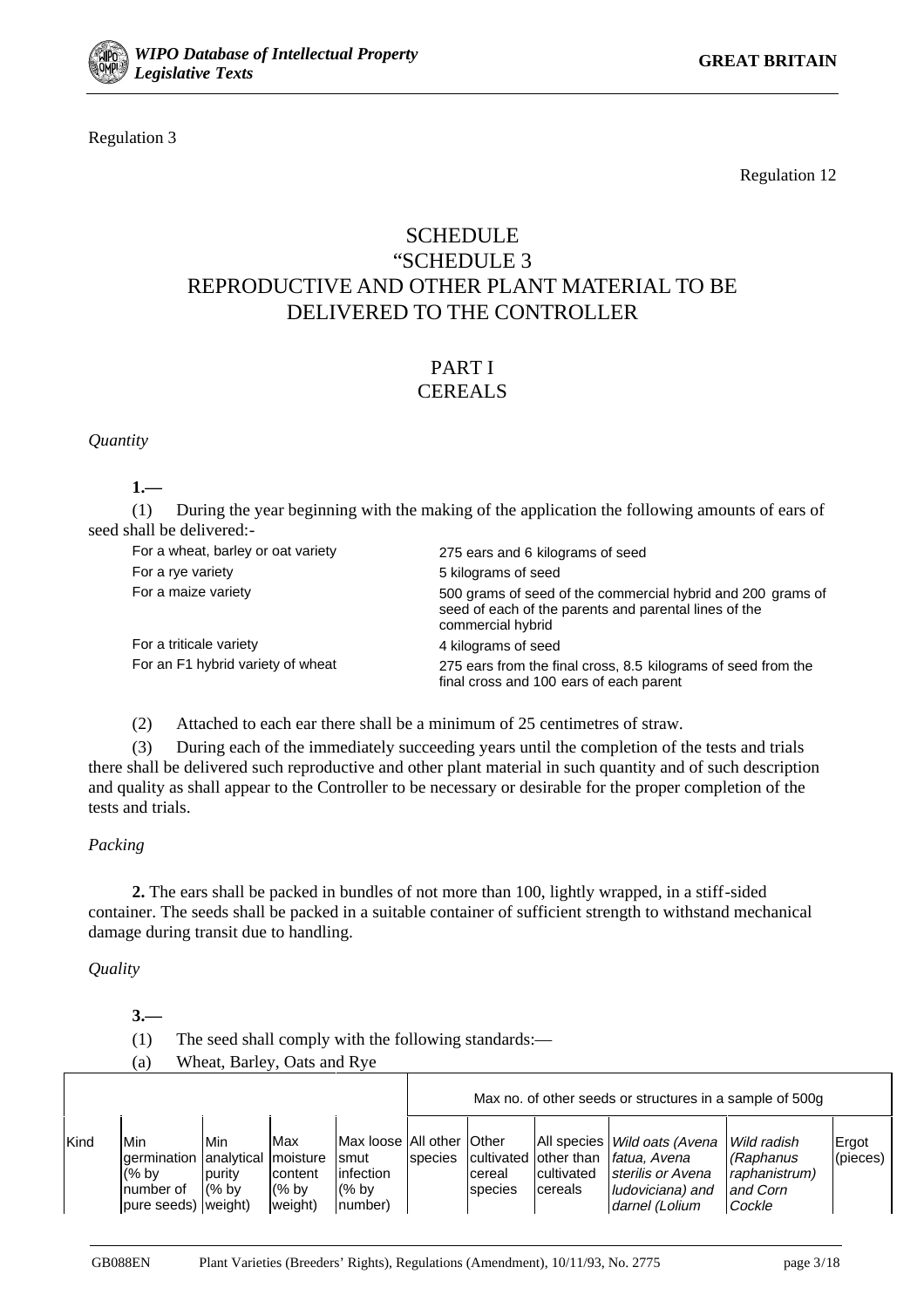

|                       |    |    |    |     |    |  | temulentum) | (Agrostemma<br>githago) |   |
|-----------------------|----|----|----|-----|----|--|-------------|-------------------------|---|
| Wheat,                | 85 | 98 | 16 | 0.5 | 10 |  | ιU          | J                       | N |
| Barley<br>and<br>Oats |    |    |    |     |    |  |             |                         |   |
| Rye                   | 85 | 98 | 16 |     | 10 |  |             |                         |   |

#### (b) Maize

| Min germination (% by number of<br>pure seeds) | Min analytical purity (% by weight) | Max no. of seeds of other plant<br>species in a sample of 250 g |
|------------------------------------------------|-------------------------------------|-----------------------------------------------------------------|
| 90                                             | 98                                  |                                                                 |

#### (c) Triticale

The minimum germination by number of pure seeds shall be 85%. The seed shall not be affected by harmful organisms and must originate from the growing period immediately preceding the tests.

(2) The seed shall be free from insects.

#### *Dressings and Treatments*

**4.** The seed shall not have been subjected to any fungicidal or insecticidal treatment.

## PART II POTATOES

*Quantity*

**1.—**

(1) During the year beginning with the making of the application 200 seed tubers shall be delivered; these seed tubers shall be from stocks grown in Scotland or Northern Ireland or the English counties of Northumberland (excluding the districts of Blyth Valley and Wansbeck) and Cumbria (excluding the districts of Barrow-in-Furness and South Lakeland).

(2) During each of the immediately succeeding years until the completion of the tests and trials there shall be delivered seed tubers taken from stocks grown in any of the places specified in sub-paragraph 1 (1) above in such quantity and quality as shall appear to the Controller to be necessary or desirable for the proper completion of the tests and trials.

(3) The applicant shall arrange for the growing in the United Kingdom of a plot of at least 2,000 plants of the potato variety to be observed under normal conditions during each of the seasons following the delivery of the seed tubers.

#### *Packing*

**2.** The seed tubers shall be securely packed in new sacks or other new containers which are capable of withstanding the hazards that may be encountered by perishable produce during transit. The packing material shall be adequate in quantity and quality to protect the tubers from low temperature which may cause chilling or frosting and from damage due to handling.

#### *Grading and Condition*

**3.** The seed tubers shall be graded so as to be capable of being retained by meshes of a riddle each measuring 35 mm square and passed by meshes of a riddle each measuring 50 mm square. The seed tubers shall be in sound condition and not be visibly unfit for planting through damage due to handling or attack by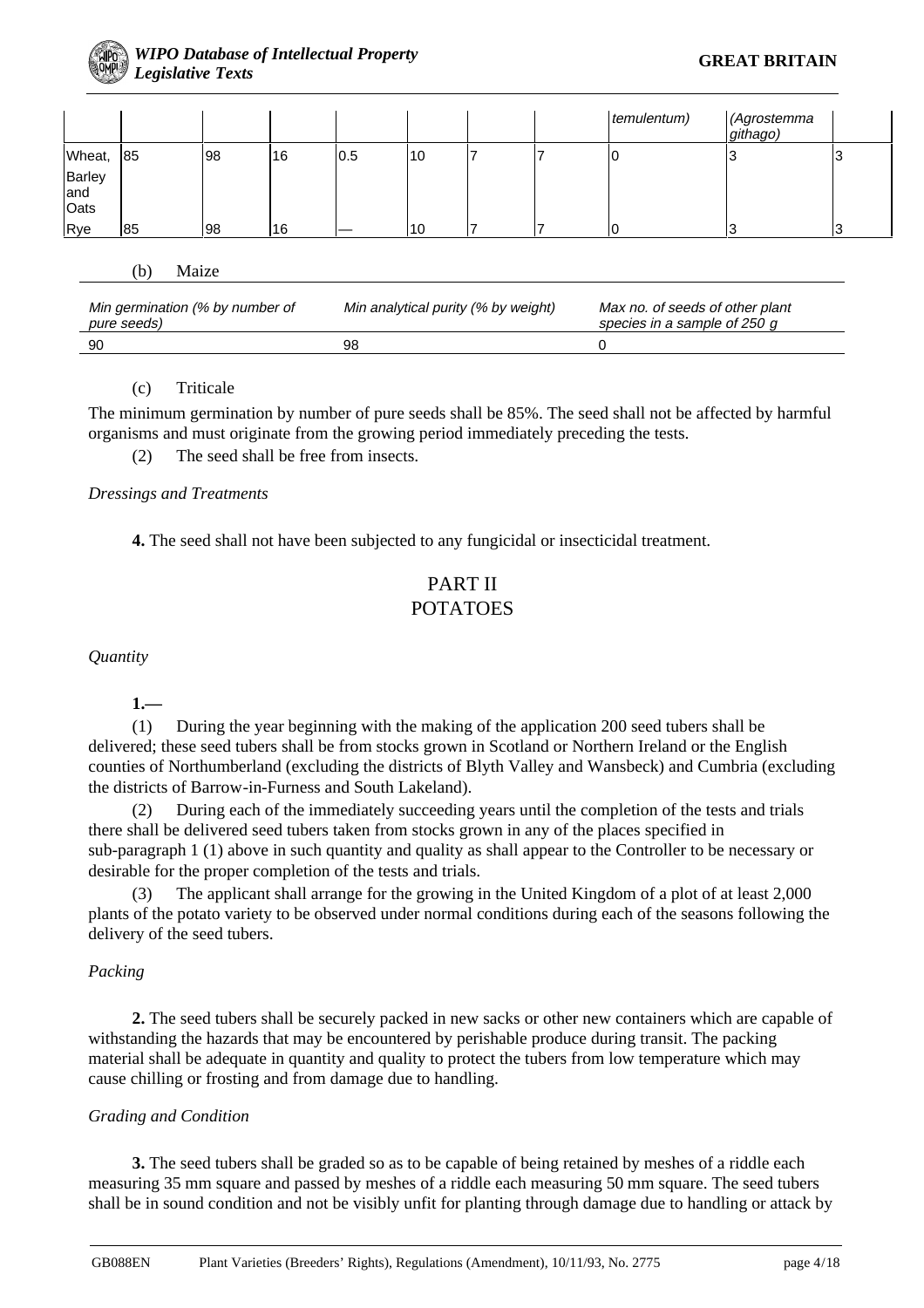any insect, pest or disease or any other condition which would impair their subsequent growth. The seed tubers shall be reasonably free from soil.

#### *Dressings and Treatments*

**4.** The seed tubers shall not have been treated with a fungicide, pesticide or sprout inhibitor.

#### *Health*

- **5.**—
- (1) The land on which the seed tubers have been produced shall be land which:—
- (a) is not deemed for the purpose of the Plant Health (Great Britain) Order  $1993<sup>8</sup>$  or the Plant Health (Northern Ireland) Order  $1993<sup>9</sup>$  to be land on which wart disease of potatoes (*Synchytrium endobioticum* (Schilb.) (Perc.)) is present;
- (b) is not declared for the purposes of the Plant Health (Great Britain) Order 1993<sup>10</sup> to be land on which potato cyst eelworm (*Globodera rostochiensis* (Woll) Mulvey and Stone and *Globodera pallida* (Stone) Mulvey and Stone) is present;
- (c) is not land on which the occupier has been served with a notice under the Plant Health Order (Northern Ireland) 199311 requiring him to adopt measures for the prevention of the spread of potato cyst eelworm as specified by the notice; and
- (d) is land which has not at any time been used for growing potatoes during the period of five years immediately preceding the planting of the crop from which the seed tubers are produced.

(2) The seed tubers shall be accompanied by a certificate issued by as the case may be the Ministry of Agriculture, Fisheries and Food, The Scottish Office Agriculture and Fisheries Department or the Department of Agriculture for Northern Ireland stating:—

- (a) the seed tubers are the produce of a crop grown on land not known to be infected by wart disease of potatoes or infested by potato cyst eelworm;
- (b) the seed tubers are the produce of a crop which was inspected during the growing season and deemed on visual examination to be free from infection with tobacco veinal necrosis virus and to contain not more than the following tolerances for other diseases and impurities—
	- (i) 0.05% of rogues, undesirable variations, wildings and bolters;
	- (ii) 0.02% with leaf roll or severe mosaic;
	- (iii) 0.20% of plants with mild mosaic;
	- (iv) 1% of plants with blackleg.
- (c) the seed tubers were found on visual examination to be free from signs of wart disease of potatoes; and
- (d) the seed crop from which the tubers were produced was not so affected by any other disease or pest as to render it unsuitable for seed purposes.

1

<sup>8</sup> S.I. 1993/1320.

S.R. 1993/256.

S.I. 1993/1320.

 $11$  S.R. 1993/256.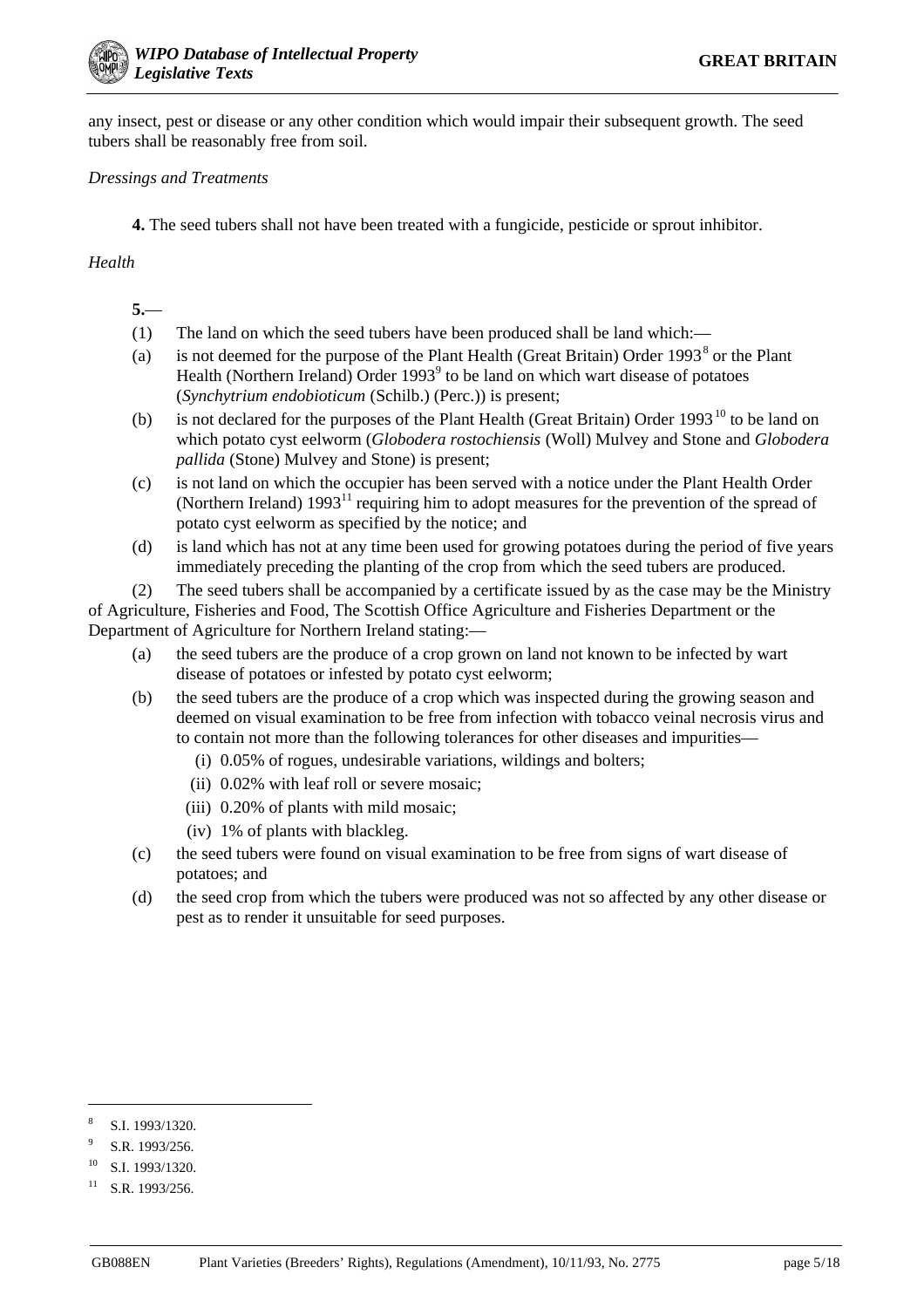

## PART III FODDER PLANTS

*Quantity*

**1.**—

(1) During the year beginning with the making of the application the following amounts of seed shall be delivered:-

| For a ryegrass variety                   | 1 kilogram  |
|------------------------------------------|-------------|
| For a timothy variety                    | 500 grams   |
| For a cocksfoot variety                  | 1 kilogram  |
| For a tall fescue variety                | 1 kilogram  |
| For a meadow fescue variety              | 1 kilogram  |
| For a red fescue variety                 | 500 grams   |
| For a velvet bent variety                | 1 kilogram  |
| For a red top variety                    | 1 kilogram  |
| For a creeping bent variety              | 1 kilogram  |
| For a brown top variety                  | 1 kilogram  |
| For a wood meadowgrass variety           | 1 kilogram  |
| For a swamp meadowgrass variety          | 1 kilogram  |
| For a smooth-stalked meadowgrass variety | 1 kilogram  |
| For a rough-stalked meadowgrass variety  | 1 kilogram  |
| For a lucerne variety                    | 1 kilogram  |
| For a red clover variety                 | 1 kilogram  |
| For a white clover variety               | 500 grams   |
| For a lupin variety                      | 4 kilograms |
| For a fenugreek variety                  | 45 grams    |
| For a fodder kale variety                | 1 kilogram  |
| For a swede variety                      | 100 grams   |
| For a festulolium variety                | 2 kilograms |
| For a sainfoin variety                   | 3 kilograms |
| For a birdsfoot trefoil variety          | 750 grams   |

(2) During each of the immediately succeeding years until the completion of the tests and trials there shall be delivered such reproductive and other plant material in such quantity and of such description and quality as shall appear to the Controller to be necessary or desirable for the proper completion of the tests and trials.

#### *Packing*

**2.** The seed shall be packed in a suitable container of sufficient strength to withstand damage during transit due to handling.

#### *Quality*

**3.** The seed shall comply with the following standards:-

| Kind | Min germination<br>(% by number of<br>pure seeds or pure<br>pellets) $(a)(b)$ | Maximum hard<br>seed content<br>(% by number of<br>pure seeds or<br>pure pellets) $(a)$ | Minimum<br>analytical purity<br>(% by weight) | Maximum content<br>of seeds of other<br>plant species<br>(% by weight) |
|------|-------------------------------------------------------------------------------|-----------------------------------------------------------------------------------------|-----------------------------------------------|------------------------------------------------------------------------|
|------|-------------------------------------------------------------------------------|-----------------------------------------------------------------------------------------|-----------------------------------------------|------------------------------------------------------------------------|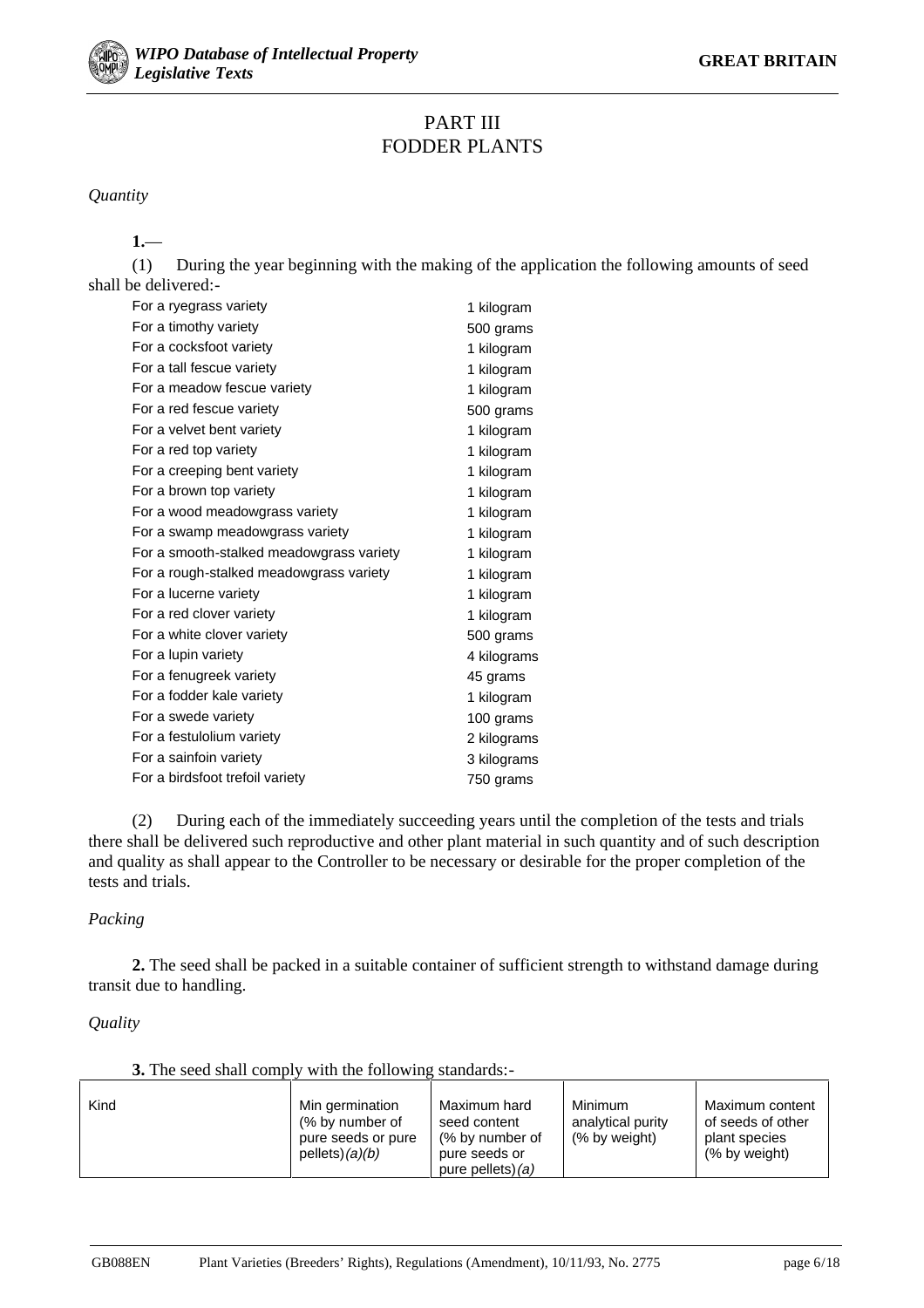

#### **WIPO Database of Intellectual Property GREAT BRITAIN** *Legislative Texts*

| Kind                                        | Min germination<br>(% by number of<br>pure seeds or pure<br>pellets) (a)(b) | Maximum hard<br>seed content<br>(% by number of<br>pure seeds or<br>pure pellets) (a) | Minimum<br>analytical purity<br>(% by weight) | Maximum content<br>of seeds of other<br>plant species<br>(% by weight) |  |
|---------------------------------------------|-----------------------------------------------------------------------------|---------------------------------------------------------------------------------------|-----------------------------------------------|------------------------------------------------------------------------|--|
| Perennial ryegrass                          | 86                                                                          |                                                                                       | 96                                            | 1.5                                                                    |  |
| Other ryegrasses                            | 82                                                                          |                                                                                       | 96                                            | 1.5                                                                    |  |
| Timothy                                     | 86                                                                          |                                                                                       | 96                                            | 1.5                                                                    |  |
| Cocksfoot                                   | 86                                                                          |                                                                                       | 90                                            | 1.5                                                                    |  |
| Tall fescue                                 | 86                                                                          |                                                                                       | 95                                            | 1.5                                                                    |  |
| Meadow fescue                               | 86                                                                          |                                                                                       | 95                                            | 1.5                                                                    |  |
| Red fescue (including<br>chewings fescue)   | 82                                                                          |                                                                                       | 90                                            | 1.5                                                                    |  |
| Red top                                     | 80                                                                          |                                                                                       | 90                                            | 2.0                                                                    |  |
| Velvet bent, creeping bent and<br>brown top | 75                                                                          |                                                                                       | 90                                            | 2.0                                                                    |  |
| Meadowgrasses                               | 75                                                                          |                                                                                       | 85                                            | 2.0                                                                    |  |
| Red clover                                  | 80                                                                          | 20                                                                                    | 97                                            | 1.5                                                                    |  |
| White clover                                | 80                                                                          | 40                                                                                    | 97                                            | 1.5                                                                    |  |
| Lucerne                                     | 80                                                                          | 40                                                                                    | 97                                            | 1.5                                                                    |  |
| <b>Blue lupin</b>                           | 75                                                                          | 20                                                                                    | 98                                            | 0.5                                                                    |  |
| Other lupins                                | 80                                                                          | $20\,$                                                                                | 98                                            | 0.5                                                                    |  |
| Fenugreek                                   | 80                                                                          | $\overline{\phantom{m}}$                                                              | 95                                            | $1.0\,$                                                                |  |
| Fodder kale                                 | 86                                                                          |                                                                                       | 98                                            | $1.0$                                                                  |  |
| Swede                                       | 86                                                                          |                                                                                       | 98                                            | $1.0\,$                                                                |  |
| Festulolium                                 | 82                                                                          | $\overline{a}$                                                                        | 96                                            | $1.5$                                                                  |  |
| Sainfoin                                    | 75                                                                          | $20\,$                                                                                | 95                                            | $1.5$                                                                  |  |
| Birdsfoot trefoil                           | 75                                                                          | 40                                                                                    | 95                                            | $1.5\,$                                                                |  |

(a) Up to the maximum content indicated, hard seeds present shall be considered as seeds capable of germination.

(b) All fresh and healthy seeds which do not germinate after pre-treatment shall be considered as seeds which have germinated.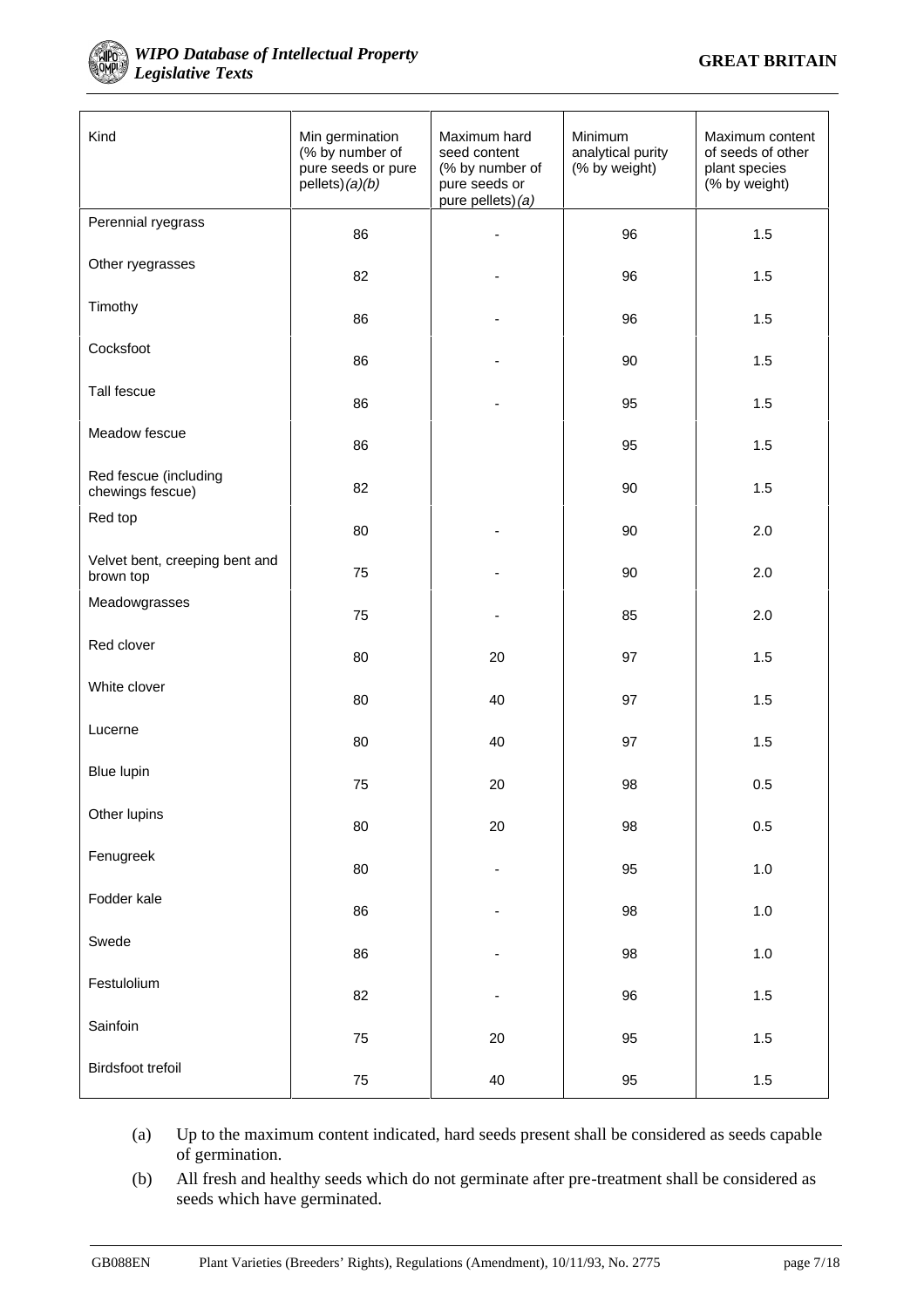

|                                                 |                                                                                       |                                 | Maximum permitted content of seed impurities (by number or as a percentage by<br>weight)                                    |              |                          |                          |                                                           |  |
|-------------------------------------------------|---------------------------------------------------------------------------------------|---------------------------------|-----------------------------------------------------------------------------------------------------------------------------|--------------|--------------------------|--------------------------|-----------------------------------------------------------|--|
| Kind                                            | Weight of<br>sample for<br>determination<br>of foreign<br>seeds by<br>number<br>(gms) | Wild oat<br>or<br>dodder<br>No. | Rumex spp. (docks<br>and sorrels)<br>excluding R.<br>acetosella (sheep's<br>sorrel) and R.<br>martimus (golden<br>dock) No. | Blackgrass % | Couchgrass %             | Melilotu<br>s spp.%      | Max.<br>content of<br>any one<br>other plant<br>species % |  |
| Ryegrasses(a)                                   | 60                                                                                    | O(b)                            | 20                                                                                                                          | 0.3          | 0.5                      | $\sim$                   | 1.0                                                       |  |
| Timothy                                         | 10                                                                                    | O(b)                            | 5                                                                                                                           | 0.3          | 0.3                      | ÷,                       | 1.0                                                       |  |
| Cocksfoot                                       | 30                                                                                    | O(b)                            | 10                                                                                                                          | 0.3          | 0.3                      | $\overline{\phantom{a}}$ | 1.0                                                       |  |
| Tall fescue                                     | 50                                                                                    | O(b)                            | 20                                                                                                                          | 0.3          | 0.5                      | $\overline{\phantom{a}}$ | 1.0                                                       |  |
| Meadow<br>fescue(c)                             | 50                                                                                    | O(b)                            | 20                                                                                                                          | 0.3          | 0.5                      | ٠                        | 1.0                                                       |  |
| Red fescue<br>(including<br>chewings<br>fescue) | 30                                                                                    | O(b)                            | 10                                                                                                                          | 0.3          | 0.5                      | $\overline{\phantom{a}}$ | 1.0                                                       |  |
| Red top                                         | 5                                                                                     | O(b)                            | $\overline{\mathbf{c}}$                                                                                                     | 0.3          | 0.3                      | $\overline{\phantom{a}}$ | 1.0                                                       |  |
| Velvet bent,<br>creeping                        | 5                                                                                     | O(b)                            | $\overline{2}$                                                                                                              | 0.3          | 0.3                      | ÷,                       | 1.0                                                       |  |
| bent and brown<br>top                           |                                                                                       |                                 |                                                                                                                             |              |                          |                          |                                                           |  |
| Meadowgrasse<br>s                               | 5                                                                                     | O(b)                            | $\overline{c}$                                                                                                              | 0.3          | 0.3                      | $\overline{\phantom{a}}$ | 1.0(d)                                                    |  |
| Red clover                                      | 50                                                                                    | $\pmb{0}$                       | 20                                                                                                                          |              | $\blacksquare$           | 0.3                      | 1.0                                                       |  |
| White clover                                    | 20                                                                                    | $\mathbf 0$                     | 10                                                                                                                          | ÷,           | ٠                        | 0.3                      | 1.0                                                       |  |
| Lucerne                                         | 50                                                                                    | 0                               | 20                                                                                                                          | ä,           | $\blacksquare$           | 0.3                      | 1.0                                                       |  |
| Blue Lupin(e)                                   | 1000                                                                                  | $\mathbf 0$                     | 20                                                                                                                          | ä,           | $\blacksquare$           | 0.3                      | 0.3(f)                                                    |  |
| Other lupins(e)                                 | 1000                                                                                  | 0                               | 20                                                                                                                          | ÷,           | $\blacksquare$           | 0.3                      | 0.3(f)                                                    |  |
| Fodder kale                                     | 100                                                                                   | O(b)                            | 20                                                                                                                          | ÷,           | ٠                        | $\overline{a}$           | 0.5                                                       |  |
| Swede                                           | 100                                                                                   | O(b)                            | 20                                                                                                                          |              | $\overline{\phantom{a}}$ | $\overline{\phantom{a}}$ | 0.5                                                       |  |
| Festulolium                                     | 60                                                                                    | O(b)                            | 20                                                                                                                          | 0.3          | 0.5                      | ÷,                       | 1.0                                                       |  |
| Sainfoin                                        | 600                                                                                   | 0                               | $\overline{c}$                                                                                                              | 0.3          |                          | $\overline{\phantom{a}}$ | 1.0                                                       |  |
| <b>Birdsfoot trefoil</b>                        | 50                                                                                    | 0                               | $\overline{2}$                                                                                                              | 0.3          |                          | $\overline{\phantom{a}}$ | 1.0                                                       |  |

#### **4.** The seeds shall also comply with the following standards where appropriate:

(a) In perennial ryegrass awned ryegrass seeds shall not exceed 1% by weight in seeds of a variety known not to produce seeds with awns.

(b) I seed of dodder in a sample of the size specified in column 2 shall not be regarded as an impurity if a second sample of the same weight is free from dodder.

(c) In meadow fescue there shall be no more than a total of 20 seeds of rye grass in a sample of the size specified in column 2.

- (d) In meadowgrasses a maximum of 0.8% by weight of seeds of other meadowgrasses shall not be regarded as an impurity.
- (e) In lupins the percentage by number of bitter lupin seeds in sweet varieties shall not exceed 3.0 and the percentage by number of seeds of another colour shall not exceed 2.0 in bitter lupins and 1.0 in other lupins.
- (f) In lupins the presence of a maximum of 0.5% by weight in total of seeds of other lupins, Hungarian, common or hairy vetch, field pea and field bean shall not be regarded as an impurity.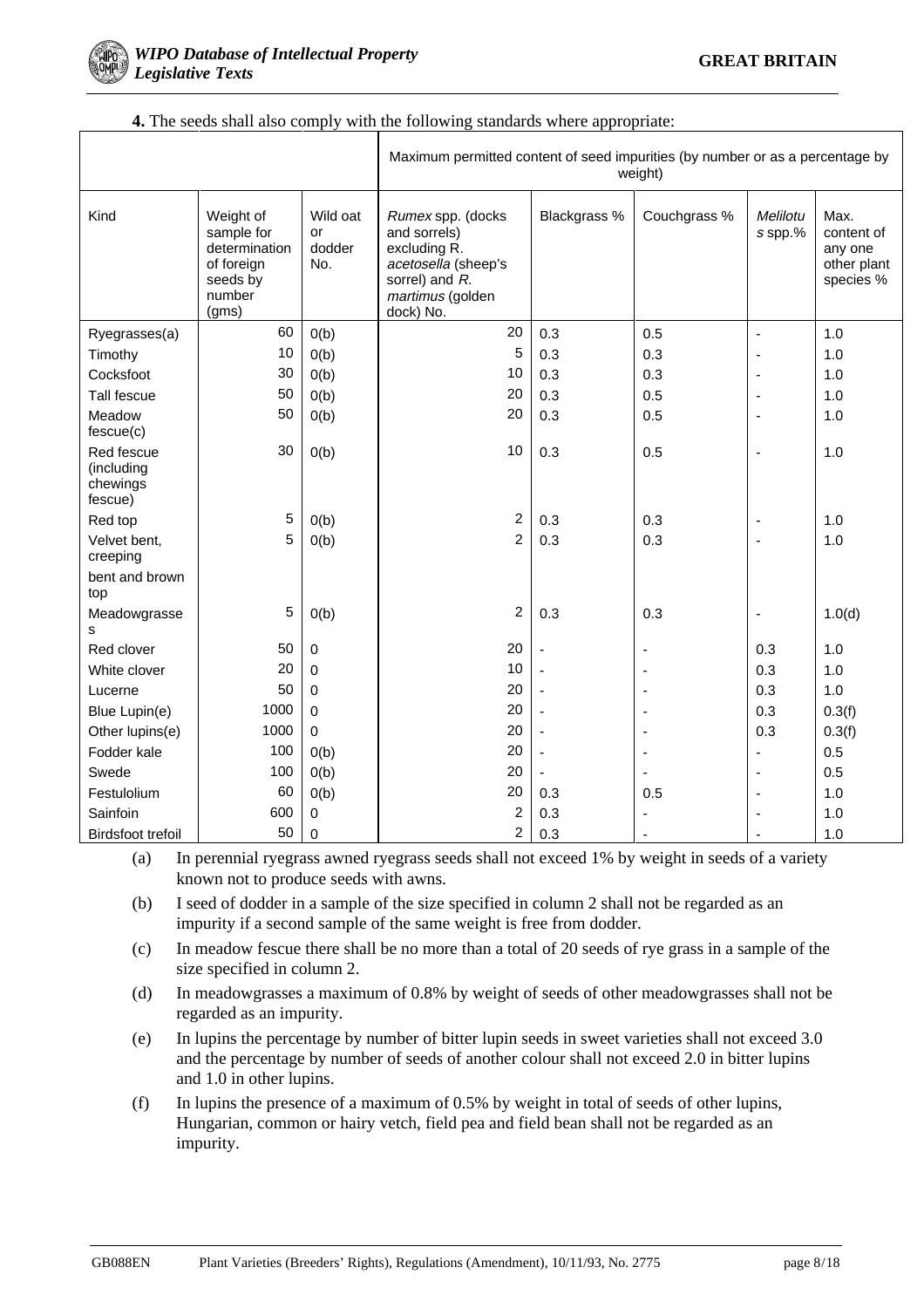

#### *Dressings and Treatments*

**4.** The seed shall not have been subjected to any fungicidal or insecticidal treatment.

## PART IV OIL AND FIBRE PLANTS

*Quantity*

**1.**—

(1) During the year beginning with the making of the application the following amounts of seed shall be delivered:-

| For a flax or linseed variety                   | 1.5 kilograms                                                              |
|-------------------------------------------------|----------------------------------------------------------------------------|
| For an oenothera variety                        | 6 grams                                                                    |
| For a swede rape including oilseed rape variety | 1 kilogram                                                                 |
| For a white mustard variety                     | 1 kilogram                                                                 |
| For a brown or black mustard variety            | 1 kilogram                                                                 |
| For a coriander variety                         | 500 grams                                                                  |
| For a borage variety                            | 20 grams                                                                   |
| For a sunflower variety                         | 1 kilogram and 5,000 seeds of each parental line<br>and each restorer line |
| For a turnip rape variety                       | 1 kilogram                                                                 |

#### *Packing*

**2.** The seed shall be packed in a suitable container of sufficient strength to withstand damage during transit due to handling.

#### *Quality*

**3.—**

(1) The seed shall comply with the following standards:-

|                      |                                            |                                                  |                                                                              |                           |                                                                 | Maximum content by number of seed: |
|----------------------|--------------------------------------------|--------------------------------------------------|------------------------------------------------------------------------------|---------------------------|-----------------------------------------------------------------|------------------------------------|
|                      |                                            | Swede rape including oilseed i                   |                                                                              |                           |                                                                 |                                    |
|                      |                                            |                                                  | Flax and linseed                                                             |                           |                                                                 |                                    |
|                      |                                            |                                                  |                                                                              |                           |                                                                 |                                    |
|                      |                                            |                                                  |                                                                              |                           | White mustard                                                   |                                    |
|                      |                                            |                                                  |                                                                              |                           | Brown and black mustard                                         |                                    |
|                      |                                            |                                                  |                                                                              |                           | Sunflower                                                       |                                    |
|                      |                                            |                                                  |                                                                              |                           | Turnip rape                                                     |                                    |
|                      | <b>Analytical Purity</b>                   |                                                  |                                                                              |                           |                                                                 |                                    |
| Kind                 | Minimum<br>germination (% of<br>pure seed) | Minimum<br>analytical<br>purity (% by<br>weight) | <b>Maximum</b><br>content seed of<br>other plant<br>species (% by<br>weight) | Other<br>plant<br>species | Wild Oat<br>(Avena<br>fatua, A.<br>ludoviciana,<br>A. sterilis) | Dodder<br>(Cuscuta<br>spp.)        |
| Swede rape including | 85                                         | 98                                               | 0.3                                                                          |                           | $\mathbf 0$                                                     | $\Omega$                           |
| Oilseed rape         |                                            |                                                  |                                                                              |                           |                                                                 |                                    |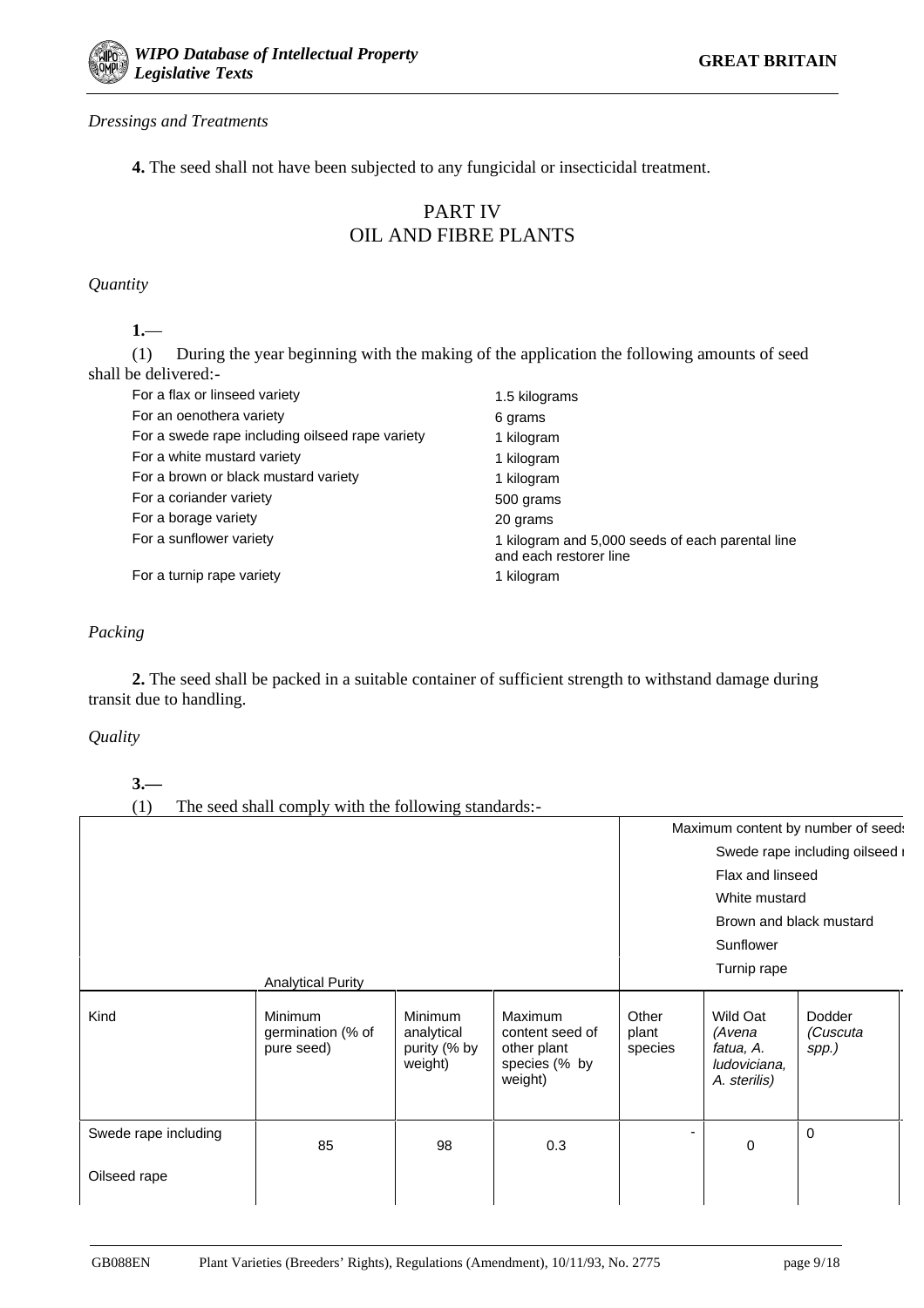

| Turnip rape                | 85     | 98                       | $0.3\,$     | $\overline{\phantom{a}}$ | $\pmb{0}$      | O(a)      |
|----------------------------|--------|--------------------------|-------------|--------------------------|----------------|-----------|
| Flax                       | 92     | 99                       |             | 15                       | $\pmb{0}$      | $\pmb{0}$ |
| Linseed                    | 85     | 99                       |             | 15                       | $\pmb{0}$      | $\pmb{0}$ |
| Oenothera                  | 85     | $\overline{\phantom{0}}$ |             | $\overline{\phantom{a}}$ | $\blacksquare$ | ٠         |
| White mustard              | 85     | 98                       | 0.3         | $\overline{\phantom{a}}$ | $\pmb{0}$      | O(a)      |
| Brown and Black<br>mustard | 85     | 98                       | 0.3         | ۰                        | $\pmb{0}$      | $\pmb{0}$ |
| Coriander                  | $80\,$ | 95                       | $\mathbf 0$ | ۰                        |                | ٠         |
| Borage                     | 75     | 98                       |             |                          | -              | ٠         |
| Sunflower                  | 85     | 98                       |             | $\sqrt{5}$               | $\pmb{0}$      | $\pmb{0}$ |

(a) One seed of dodder in a sample of the prescribed weight shall not be regarded as an impurity where a second sample of the same weight is free from any seeds of dodder.

(2) The seed shall be of a satisfactory state of health as far as seed-borne organisms and diseases affecting the seeds are concerned. In particular the seed shall not exceed the following standards:-

|                        | Harmful Organisms                                                                             |                                                                                   |                                                                                       |
|------------------------|-----------------------------------------------------------------------------------------------|-----------------------------------------------------------------------------------|---------------------------------------------------------------------------------------|
|                        | Maximum percentage by number of seeds contaminated<br>by harmful organisms (total per column) |                                                                                   | Sclerotinia sclerotiorum (maximum numbe<br>a sample of the weight specified in column |
| Kind                   | Botrytis spp.                                                                                 | Alternaria spp., Phoma exigua var.<br>linicola Colletotrichum lini, Fusarium spp. |                                                                                       |
| Swede rape and Turnip  |                                                                                               |                                                                                   |                                                                                       |
| Rape including Oilseed |                                                                                               |                                                                                   | 5                                                                                     |
| Rape                   |                                                                                               |                                                                                   |                                                                                       |
| Flax & Linseed         | 5                                                                                             | 5(a)                                                                              |                                                                                       |
| White mustard          |                                                                                               |                                                                                   | 5                                                                                     |
| Sunflower              | 5                                                                                             |                                                                                   | 1 <sup>1</sup>                                                                        |

(a) In flax the maximum percentage by number of seeds contaminated by *Phoma exigua var.* linicola shall not exceed 1%.

#### *Dressings and Treatments*

**4.** The seed shall not have been subjected to any fungicidal or insecticidal treatment.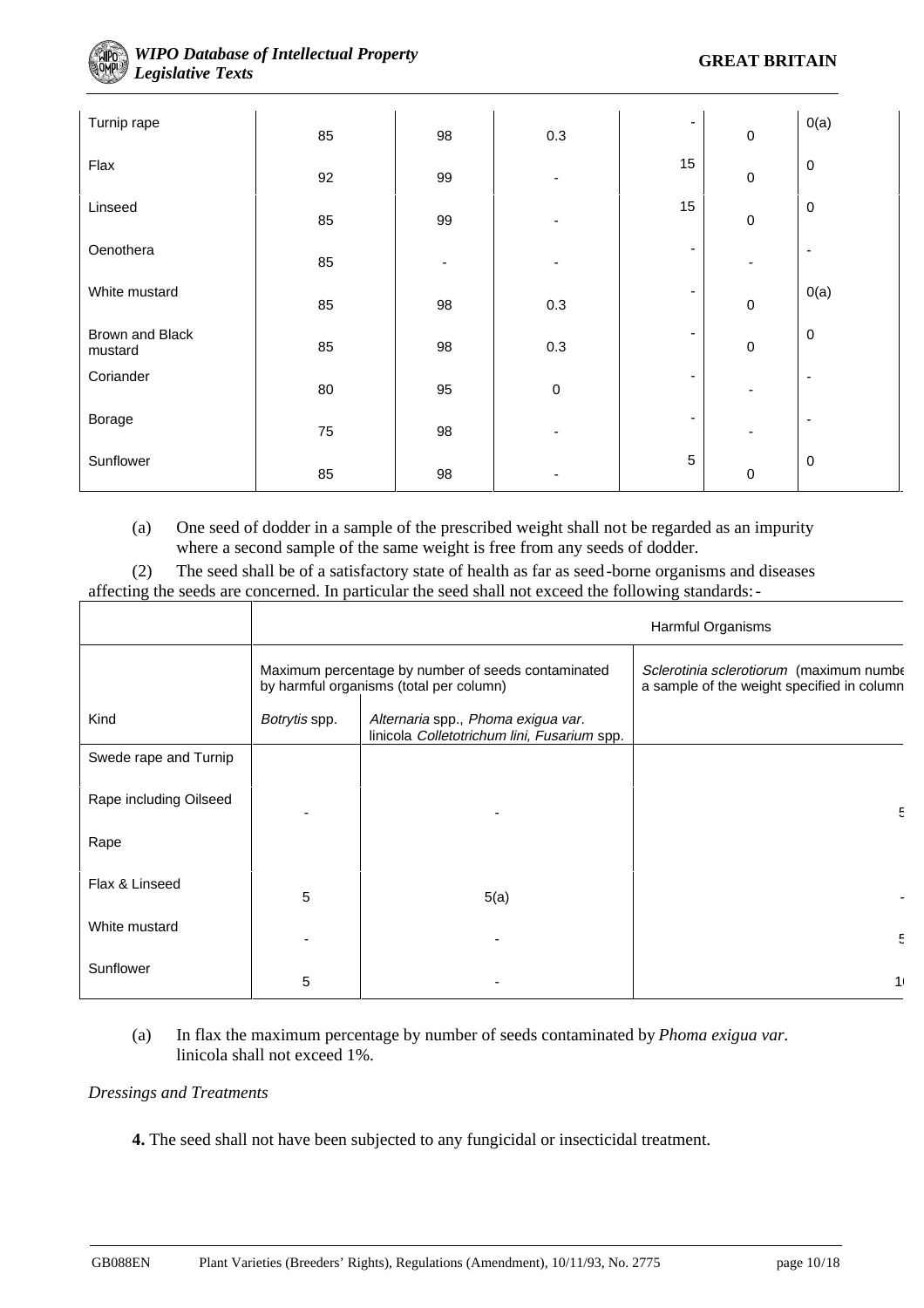

## PART V

## VEGETABLES (including Field Beans and Field Peas)

#### *Quantity*

### **1.**—

(1) During the year beginning with the making of the application the following amounts of seed shall be delivered:-

| For a pea variety (including a field pea variety) | 3 kilograms  |
|---------------------------------------------------|--------------|
| For a French bean variety                         | 4 kilograms  |
| For a runner bean variety                         | 11 kilograms |
| For a broad bean variety                          | 23 kilograms |
| For a field bean variety                          | 11 kilograms |
| For a lettuce variety                             | 115 grams    |
| For a celery or celeriac variety                  | 10 grams     |
| For a marrow variety                              | 230 grams    |
| For a Brussels sprout variety                     | 125 grams    |
| For a cabbage variety                             | 125 grams    |
| For a cauliflower variety                         | 125 grams    |
| For a turnip variety                              | 150 grams    |
| For a tomato variety                              | 11 grams     |
| For a beetroot variety                            | 450 grams    |

(2) During each of the immediately succeeding years until the completion of the tests and trials there shall be delivered such reproductive and other plant material in such quantity and of such description and quality as shall appear to the Controller to be necessary or desirable for the proper completion of the tests and trials.

#### *Packing*

**2.** The seed shall be packed in a suitable container of sufficient strength to withstand damage during transit due to handling.

| Kind                        | Minimum germination<br>(% by number of pure<br>seeds) | Minimum analytical<br>purity (% by weight) | Max, content of seeds of other<br>plant species (% by weight) |
|-----------------------------|-------------------------------------------------------|--------------------------------------------|---------------------------------------------------------------|
| Peas (including field peas) | 80                                                    | 98                                         | 0.1                                                           |
| <b>French Beans</b>         | 75                                                    | 98                                         | 0.1                                                           |
| <b>Runner Beans</b>         | 80                                                    | 98                                         | 0.1                                                           |
| <b>Broad Beans</b>          | 80                                                    | 98                                         | 0.1                                                           |
| <b>Field Beans</b>          | 85                                                    | 98                                         | 0.5                                                           |
| Lettuce                     | 75                                                    | 95                                         | 0.5                                                           |
| Celery and Celeriac         | 70                                                    | 97                                         | 1.0                                                           |
| <b>Marrows</b>              | 75                                                    | 98                                         | 0.1                                                           |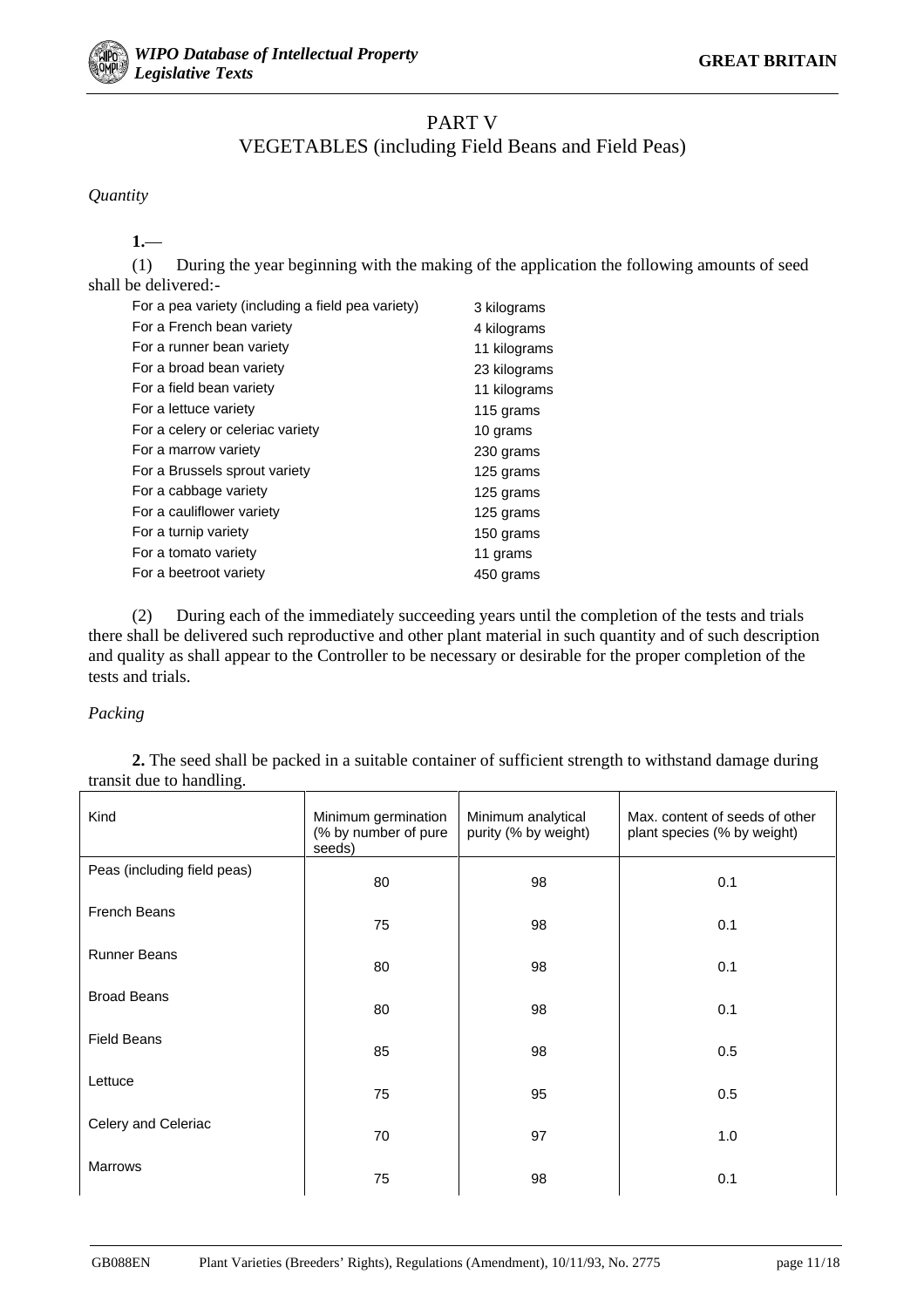

#### **WIPO Database of Intellectual Property GREAT BRITAIN** *Legislative Texts*

| <b>Brussels Sprouts</b> | 75 | 97 | 1.0 |
|-------------------------|----|----|-----|
| Cabbages                | 75 | 97 | 1.0 |
| Cauliflowers            | 70 | 97 | 1.0 |
| Turnip                  | 80 | 97 | 1.0 |
| Tomatoes                |    |    |     |
| Beetroot                | 75 | 97 | 0.5 |
|                         | 70 | 97 | 0.5 |

#### *Health*

**4.** The seeds shall be of a satisfactory state of health in so far as seed-borne diseases and organisms affecting the seeds are concerned.

#### *Dressings and Treatments*

**5.** The seed shall not have been subjected to any fungicidal or insecticidal treatment and shall not be pelleted.

## PART VI TOP FRUIT AND ROOTSTOCKS

*Quantity*

**1.**—

(1) The following shall be delivered:

#### (2) *Apples*

Eight trees on M9 rootstocks, not less than two and not more than three years old. Alternatively budwood or graftwood sufficient to produce fifteen trees.

(3) *Pears*

Three trees on Quince A rootstock, double-worked where necessary. The trees shall be not less than two and not more than three years old. Alternatively, if the Controller shall so allow, scion or bud wood sufficient to produce four trees may be delivered instead of the three trees as mentioned above.

#### (4) *Plums and Damsons*

Three trees on St. Julien A rootstocks shall be delivered. The trees shall not be less than two and not more than three years old. Alternatively, if the Controller shall so allow, scion or bud wood sufficient to produce four trees may be delivered instead of the three trees as mentioned above.

(5) *Cherries*

Three trees on F12/1 or Colt rootstocks. The trees shall be not less than two and not more than three years old.

(6) *Apple rootstocks, Pear rootstocks, Plum and Damson rootstocks, Cherry rootstocks and Quince rootstocks.*

Twenty-five well-rooted rootstocks of not less than 7mm in diameter selected from the stool or layer bed.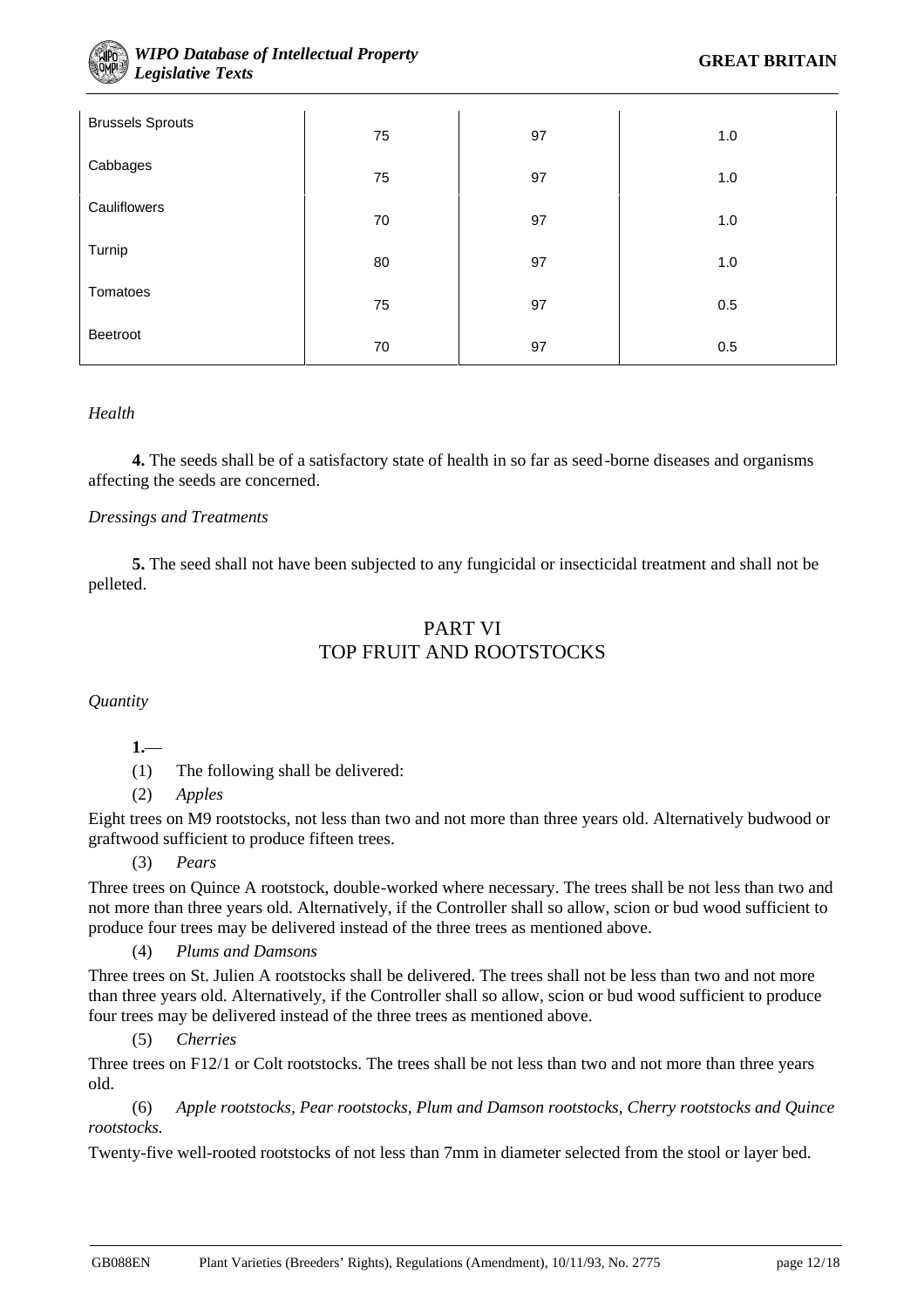#### *Health*

- (1) *Complete trees and rootstocks*
- (a) The trees and rootstocks shall not show symptoms of any virus disease.
- (b) The trees and rootstocks shall be healthy. They shall not be lacking in vigour, or affected by any pests or diseases.
- (2) *Scion or bud wood or graftwood*

Scion or bud wood or graftwood shall be the produce either of a tree of the variety growing on its own roots or of a tree of the variety which satisfies the requirements set out in paragraph  $2(1)(a)$  and (b) above.

## PART VII SOFT FRUIT

*Quantity*

**1.**—

(1) The following shall be delivered:

(2) *Black Currants*

Twelve visually healthy two-year old bushes.

(3) *Gooseberries*

Five visually healthy two-year old bushes.

(4) *Raspberries*

Forty visually healthy canes.

(5) *Rubus (other than raspberries)*

Six visually healthy young plants.

(6) *Strawberries*

Forty visually healthy plants.

(7) *Red Currants*

Four vigorous healthy plants with at least three strong shoots. The plants shall not be more than two years old.

## PART VIII RHUBARB

#### *Quantity*

**1.** Four plants of the parent stock sufficient to provide 12 single bud roots.

#### *Health*

**2.** The plant material shall be visibly healthy and shall not be lacking in vigour or affected by pests or diseases.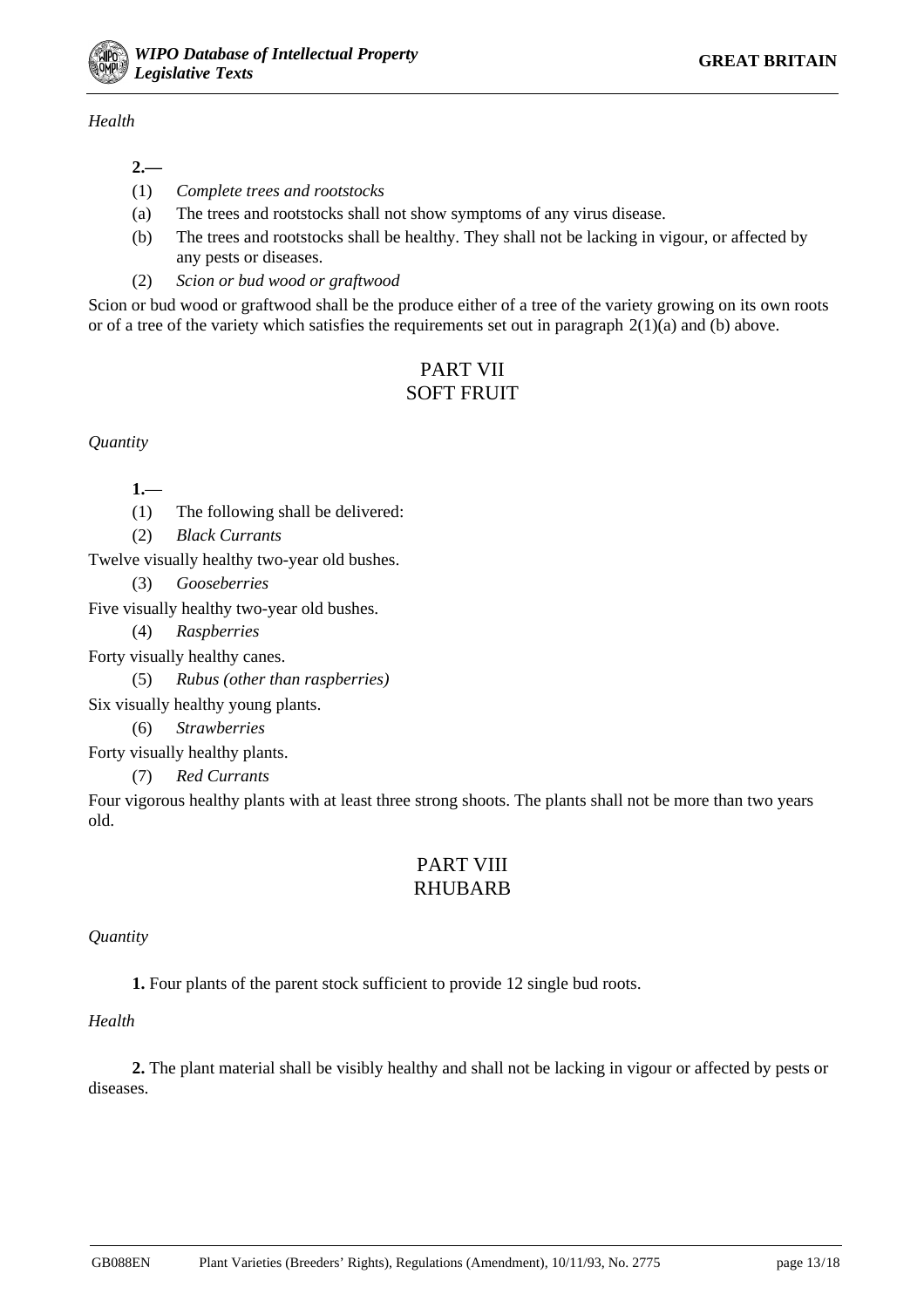## PART IX **HOPS**

#### *Quantity*

**1.** Six one year bedded sets shall be delivered.

#### *Health*

#### **2.**—

- (a) The sets shall not show symptoms of any virus disease.
- (b) The sets shall be healthy. They shall not be lacking in vigour or affected by pests or diseases.

## PART X CONIFERS AND TAXADS

#### *Quantity*

Four visually healthy vegetatively reproduced trees or shrubs typical of the variety, each at least two but not more than five years old, shall be delivered.

### PART XI TREES, SHRUBS AND WOODY CLIMBERS

#### *Quantity*

There shall be delivered, in the numbers indicated in respect of varieties of the genera or species specified below, visually healthy, vegetatively reproduced trees, shrubs, or woody climbers, as the case may be, typical of the variety and each at least two but not more than four years old.

| Genera or species                                            | Number of trees.<br>shrubs or woody<br>climbers to be<br>delivered |
|--------------------------------------------------------------|--------------------------------------------------------------------|
| Calluna Salisb.                                              | 12                                                                 |
| Daboecia D. Don                                              | 12                                                                 |
| Erica carnea L., Erica ciliarisa L.,                         |                                                                    |
| Erica cinerea L., Erica x darleyensis Bean,                  |                                                                    |
| Erica mackaiana Bab., Erica mediterranea Hort.,              |                                                                    |
| Erica x praegeri Ostenf., Erica tetralix L.,                 |                                                                    |
| Erica vagans L., Erica x watsonii Benth.,                    |                                                                    |
| Erica williamsii Druce                                       | 12                                                                 |
| Brachyglottis Forst. & Forst.                                | 5                                                                  |
| Clianthus puniceus (G. Don) Sol. ex Lindl.                   | 5                                                                  |
| Coprosma Forst                                               | 5                                                                  |
| Cordyline australis (Forst.) Endl.                           |                                                                    |
| Cordyline banksii Hook., Cordyline indivisa (Forst.) Steud., |                                                                    |
| Cordyline kaspar W.R.B. Oliv., Cordyline pumilio Hook. f.    |                                                                    |
| Corokia A. Cunn.                                             | 5                                                                  |
| Corynocarpus laevigata J. R. Forst et G. Forst.              | 5                                                                  |
| Dodonaea viscosa (L.) Jacq.                                  | 5                                                                  |
| Griselinia littoralis Raoul.                                 |                                                                    |
| Griselinia lucida Forst. f.                                  | 5                                                                  |
| Hoheria A. Cunn.                                             | 5                                                                  |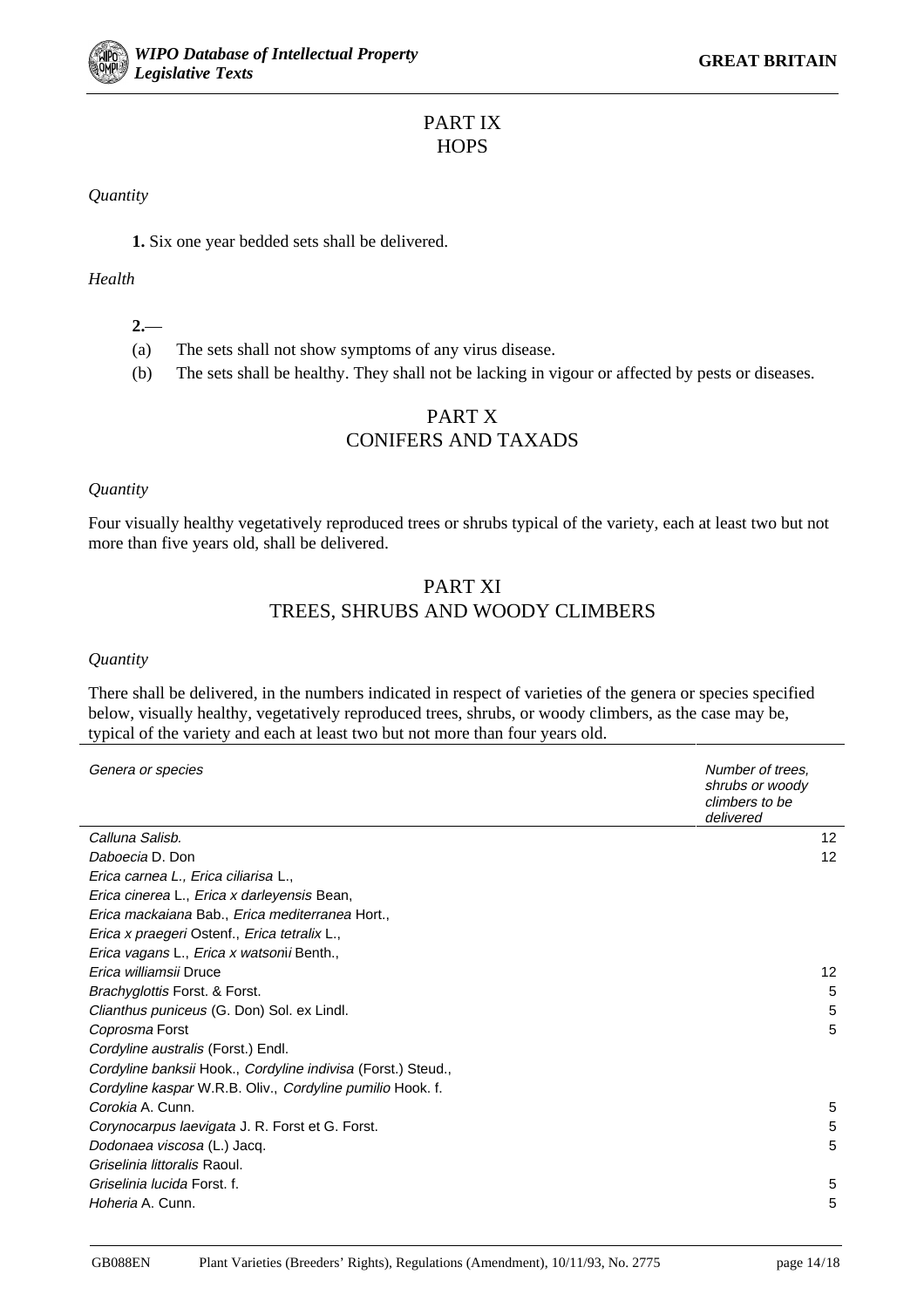

| Genera or species                                                           | Number of trees,<br>shrubs or woody<br>climbers to be<br>delivered |
|-----------------------------------------------------------------------------|--------------------------------------------------------------------|
| Leptospermum ericoides A. Rich.                                             |                                                                    |
| Leptospermum sinclairii Kirk                                                | 5                                                                  |
| Lophomyrtus Burret.                                                         | 5                                                                  |
| Melicope simplex A. Cunn.                                                   |                                                                    |
| Melicope ternata J.R. Forst. et G. Forst.                                   | 5                                                                  |
| Meryta sinclairii (Hook. f.) Seem                                           | 5                                                                  |
| Metrosideros albiflora Soland. ex Gaertn.                                   |                                                                    |
| Metrosideros carminea Oliv., Metrosideros colensoi Hook. f.,                |                                                                    |
| Metrosideros diffusa Forst. f., Metrosideros excelsus Sol. ex Gaertn.,      |                                                                    |
| Metrosideros kermadecensis Oliv., Metrosideros parkinsonii Buch.,           |                                                                    |
| Metrosideros perforata (Forst. & Forst. f), Metrosideros robustus A. Cunn., |                                                                    |
| Metrosideros scandens (Forst. et Forst. f.) Druce.,                         |                                                                    |
| Metrosideros umbellatus Cav.                                                | 5                                                                  |
| Myrsine australis (A. Rich.) Allan                                          |                                                                    |
| Myrsine chathamica F. Muell., Myrsine coxii Cockayne,                       |                                                                    |
| Myrsine divaricata A. Cunn., Mysine kermadecensis Cheesem.                  |                                                                    |
| Myrsine montana Hook f., Myrsine nummularia Hook. f.,                       |                                                                    |
| Myrsine oliveri Allan, Myrsine salicina Heward                              | 5                                                                  |
| Parahebe W.R.B. Oliv.                                                       | 5                                                                  |
| Pseudopanax chathamicus T. Kirk                                             |                                                                    |
| <i>Pseudopanax crassifolius (Sol. ex. A. Cunn.),</i>                        |                                                                    |
| Pseudopanax discolor T. Kirk, Pseudopanax edgerleyi C. Koch.,               |                                                                    |
| Pseudopanax ferox T. Kirk, Pseudopanax gilliesii T. Kirk,                   |                                                                    |
| Pseudopanax lessonii (D.C.), Pseudopanax lineare (Hook. f.) K Koch.         | 5                                                                  |
| Weinmannia racemosa L. f.                                                   |                                                                    |
| Weinmannia silvicola Sol. ex A. Cunn                                        | 5                                                                  |
| Erica arborea L., Erica australis L.,                                       |                                                                    |
| Erica lusitanica Rudolfi, Erica scoparia L.,                                |                                                                    |
| Erica terminalis Salisb., Erica x veitchii Bean                             | 4                                                                  |
| <i>Menziesia</i> Sm.                                                        | 4                                                                  |
| Andromeda L.                                                                | 3                                                                  |
| Buxus L.                                                                    | 3                                                                  |
| Caryopteris Bunge                                                           | 3                                                                  |
| Cassiope D. Don                                                             | 3                                                                  |
| Ceratostigma Bunge excluding C. plumbaginoides Bunge                        | 3                                                                  |
| x Gaulnettya W. J. Marchant                                                 | 3                                                                  |
| Gaultheria Kalm ex L.                                                       | 3                                                                  |
| Helianthemum Mill.                                                          | 3                                                                  |
| Lavendula L.                                                                | 3                                                                  |
| Pernettya Gaudich                                                           | 3                                                                  |
| Ruta L.                                                                     | 3                                                                  |
| Salvia officinalis L.                                                       | 3                                                                  |
| Sarcococca Lindl. excluding S. saligna Muell.                               | 3                                                                  |
| Teucrium fruticans L.                                                       | 3                                                                  |
| Vaccinium L. excluding V. corymbosum L.                                     | 3                                                                  |
| Vinca major L.                                                              | 3                                                                  |
| Vinca minor L.                                                              | 3                                                                  |
|                                                                             | $\overline{2}$                                                     |
| All others not specified above                                              |                                                                    |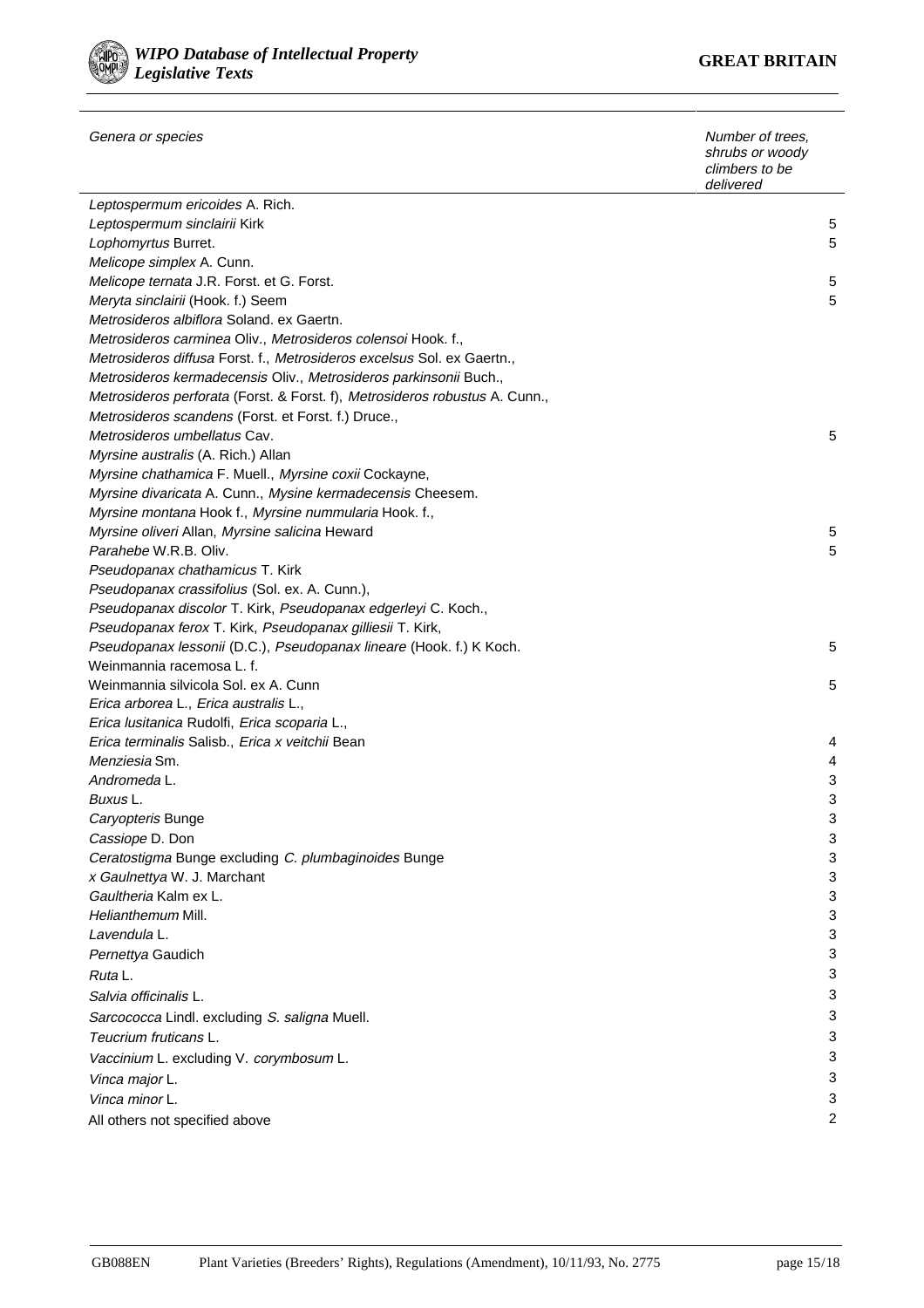

## PART XII DECORATIVES

*Quantity*

**1.**—

- (1) The following shall be delivered:
- (2) *Carnations*
- (a) *Border carnations and pinks* Ten visually healthy young plants, typical of the variety.
- (b) *Perpetual flowering carnations* Seventy-five unrooted, visually healthy cuttings, each furnished with at least four but not more than five clearly visible internodes.
- (3) *Perennial Chysanthemums*
- (a) *Year round varieties* Fifty visually healthy cuttings of normal commercial standard.
- (b) *Other varieties* Twenty-five visually healthy cuttings of normal commercial standard.
- (4) *Dahlias*

Four plants of each disbudded variety and seven plants of each dwarf bedding variety shall be delivered. The plants shall be typical of the variety and young, visually healthy, green plants.

(5) *Perennial Delphiniums*

Six well-rooted cuttings, or fifteen young plants ex-microprop.

- (6) *Freesias* Twenty-five visually healthy corms of flowering size, typical of the variety.
	- (7) *Gladioli*

Twelve visually healthy corms of flowering size, typical of the variety, shall be delivered each year.

(8) *Narcissi*

Ten visually healthy single nosed bulbs, typical of the variety.

- (9) *Rhododendrons*
- (a) *Varieties to be flowered outdoors*

Three plants each with at least three flower buds.

(b) *Pot plant varieties*

Thirty plants, twice pinched.

(10) *Roses*

In the case of a miniature variety six trees, in the case of a bush variety four trees, in the case of a shrub variety three trees and in the case of a climbing variety or ground cover variety two trees. The trees shall be first quality visually healthy maiden trees typical of the variety. If the Controller is satisfied that maiden trees cannot be supplied, two-year-old trees may be delivered.

(11) *Herbaceous perennials*

Four visually healthy vegetatively reproduced plants typical of the variety, each one year old.

(12) *Cymbidiums*

One mature plant in full flower.

(13) *Pelargoniums*

Ten rooted or unrooted cuttings.

(14) *Streptocarpus*

Five full grown plants.

(15) *Lilies.*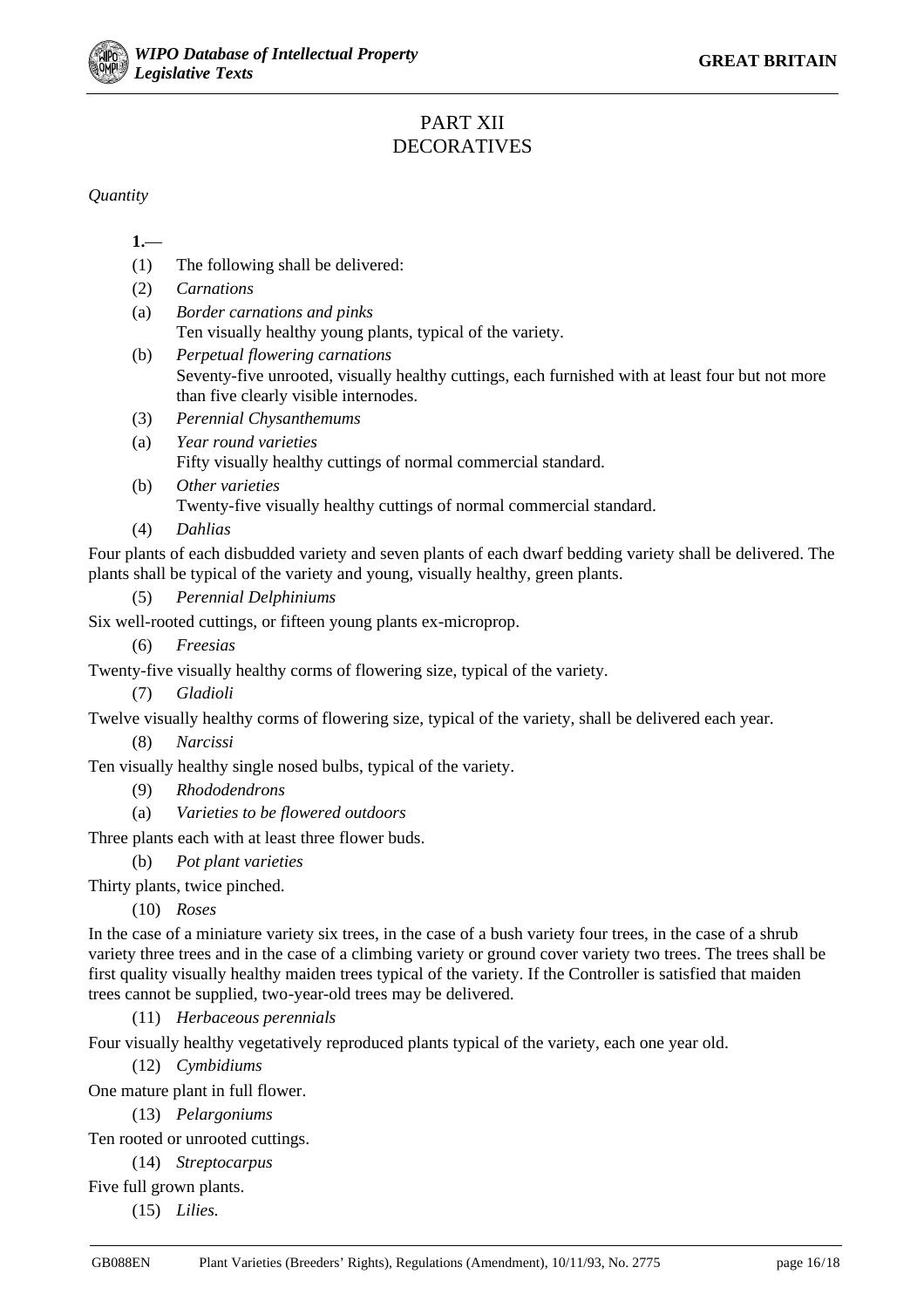Ten visually healthy bulbs of flowering size.

(16) *Elatior begonia*s

Thirty healthy young plants with no visible evidence of flower buds. The plants shall not have been treated with a growth regulator.

(17) *Saintpaulia* Twenty healthy young plants.

(18) *Nerine*

Fifteen dormant bulbs.

(19) *Poinsettia*

Ten rooted cuttings.

(20) *Cacti*

Twenty uprooted cuttings.

(21) *Gerbera*

Twelve young plants of normal commercial standard.

(22) *Kalanchoe*

Twenty young plants, not cut back, in peat blocks.

(23) *Impatiens*

Twenty young plants, of good commercial quality, not cut back, in peak blocks.

(24) *Euphorbia milii*

Twenty, three month old plants.

(25) *Scaevola aemula*

Twenty young plants.

(26) *Osteospermum*

Twenty young plants, of good commercial quality, not cut back, in peak blocks.

(27) *Galtonia candicans*

Six visually healthy bulbs.

(28) *Agapanthus*

Four visually healthy plants.

(29) *Cheiranthus*

Twenty young plants.

(30) *Erysimum*

Twenty young plants.

(31) *Festuca ovina Glauca*

Four young plants.

(32) *Petunia*

Ten grams of seed.

(33) *Trifolium arvense*

Twenty young plants.

## **EXPLANATORY NOTE**

*(This note is not part of the Regulations)*

These Regulations amend the Plant Breeders' Rights Regulations 1978.

Schemes having been made to enable Plant Breeders' Rights to be granted in respect of sainfoin, birdsfoot trefoil, tomatoes, quince rootstock, herbaceous perennials, trees, shrubs and woody climbers, and